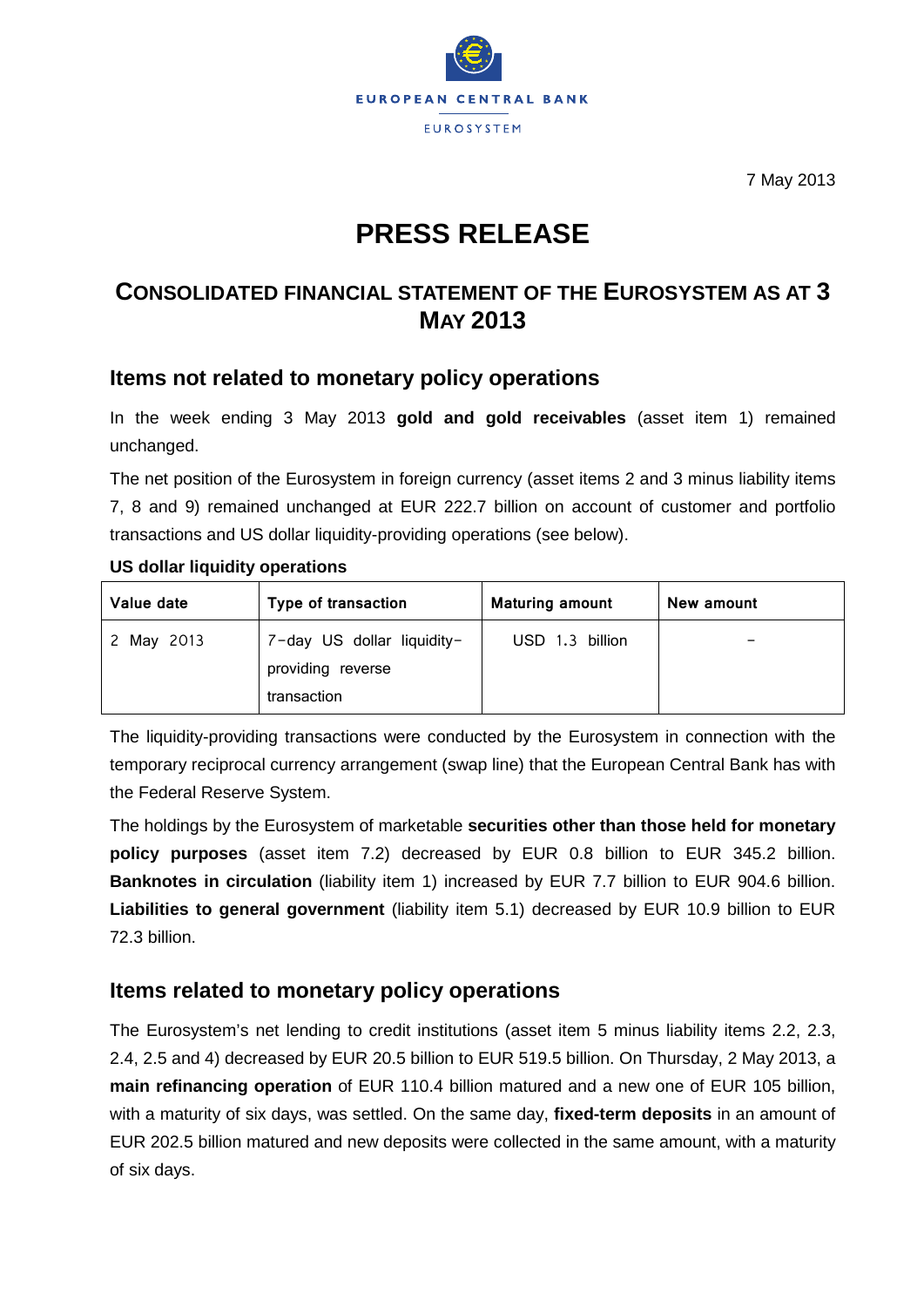During the week, EUR 2.3 billion of **longer-term refinancing operations** was repaid before maturity.

Recourse to the **marginal lending facility** (asset item 5.5) was EUR 1.9 billion (compared with virtually nil in the preceding week), while recourse to the **deposit facility** (liability item 2.2) was EUR 124.1 billion (compared with EUR 109.7 billion in the preceding week).

The holdings by the Eurosystem of **securities held for monetary policy purposes** (asset item 7.1) decreased by EUR 2.1 billion to EUR 263.4 billion. This decrease was due to the redemption of securities acquired under the first covered bond purchase programme, as well as under the Securities Markets Programme. Therefore, in the week ending 3 May 2013 the value of accumulated purchases under the Securities Markets Programme amounted to EUR 201 billion, while the values of the portfolios held under the first and second covered bond purchase programmes totalled EUR 46.4 billion and EUR 16.1 billion respectively. All three portfolios are accounted for on a held-to-maturity basis.

## **Current accounts of euro area credit institutions**

As a result of all transactions, the **current account** position of credit institutions with the Eurosystem (liability item 2.1) decreased by EUR 19.8 billion to EUR 296.2 billion.

#### **European Central Bank**

Directorate General Communications and Language Services, Press and Information Division Kaiserstrasse 29, D-60311 Frankfurt am Main Tel.: +49 69 1344 7455, Fax: +49 69 1344 7404 Internet: http://www.ecb.europa.eu **Reproduction is permitted provided that the source is acknowledged.**